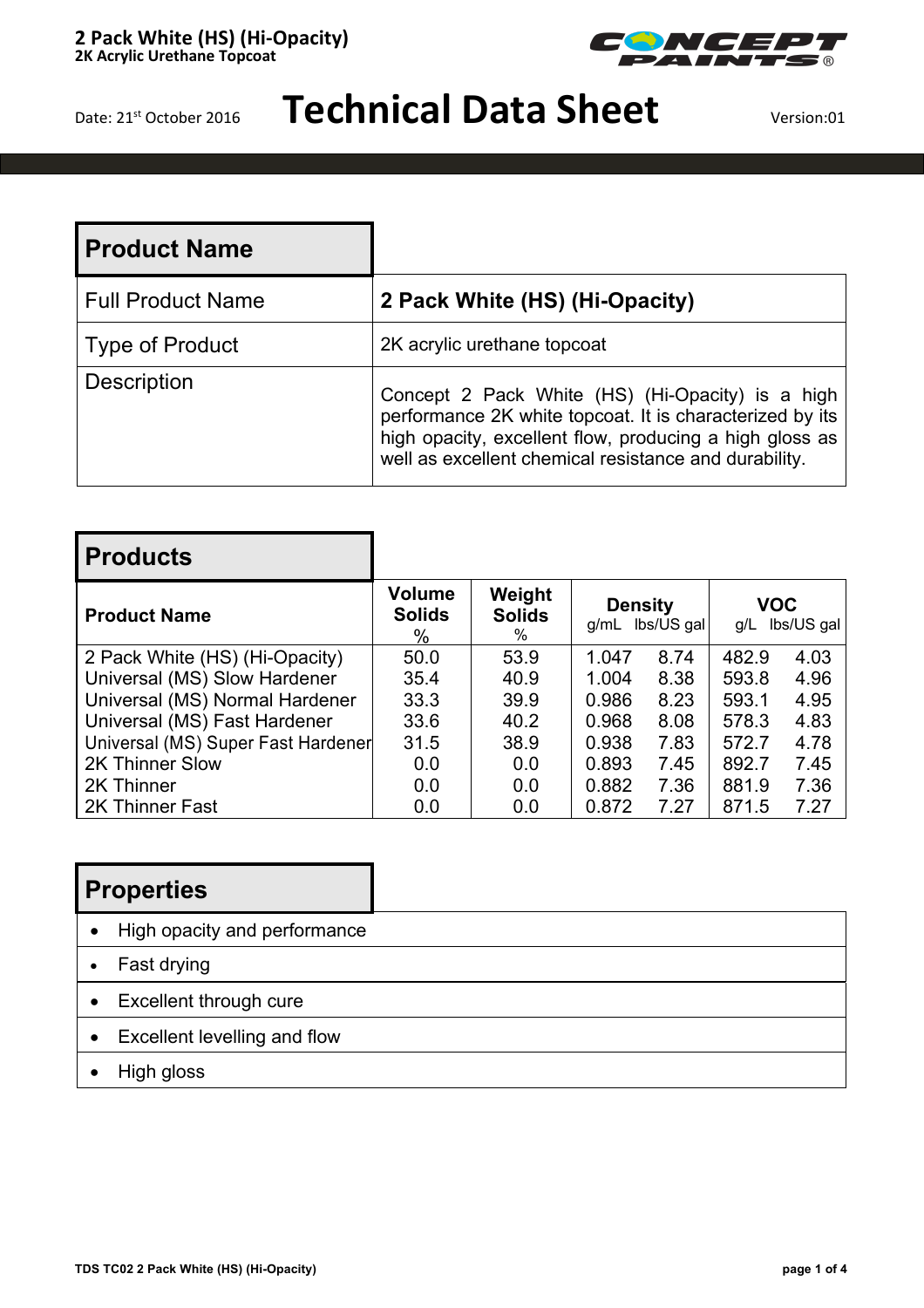

# Date: 21<sup>st</sup> October 2016 **Technical Data Sheet** Version:01

#### **Substrates**

- Concept HS 2K Primer
- Sound existing surfaces, except for unstable surfaces such as nitrocellulose or enamels.

| <b>Substrate Preparation</b> |                                                         |
|------------------------------|---------------------------------------------------------|
| <b>All Substrates</b>        | All surfaces must be thoroughly sanded and cleaned with |
| $\blacksquare$               | Concept Wax & Grease Remover prior to application.      |

| <b>Product Preparation</b> |                                            |                                                     |                                                                                  |                                                  |                                 |  |
|----------------------------|--------------------------------------------|-----------------------------------------------------|----------------------------------------------------------------------------------|--------------------------------------------------|---------------------------------|--|
|                            | <b>Mixing Ratio</b><br>2:1 (by volume)     | <b>Concept</b><br>2 Pack White (HS)<br>(Hi-Opacity) |                                                                                  | <b>Concept Universal (MS)</b><br><b>Hardener</b> |                                 |  |
|                            |                                            | 2 parts                                             |                                                                                  | 1 part                                           |                                 |  |
|                            | <b>Reducer</b>                             | Up to 10% (v/v) of Concept 2K Thinner, if required. |                                                                                  |                                                  |                                 |  |
|                            | Pot life<br>@ 25°C (77°F)                  | 2-3 hours                                           |                                                                                  |                                                  |                                 |  |
| ္မ                         | <b>Spray</b><br>viscosity<br>@ 25°C (77°F) | <b>BSB 4 Cup</b><br>Ford 4 Cup                      | $16-17 s$<br>$14 - 15s$                                                          |                                                  |                                 |  |
|                            | <b>Spray</b><br>equipment                  | <b>Gun type</b>                                     | <b>Fluid tip</b>                                                                 | <b>Spray</b><br>pressure                         | <b>Spray</b><br><b>Distance</b> |  |
|                            |                                            | <b>Gravity feed</b>                                 | $1.3 - 1.4$ mm<br>$0.051 - 0.055$ "                                              | 200-240 kPa<br>2.0-2.4 bar<br>30-35 psi          | 15-20 cm<br>6-8 inch            |  |
|                            |                                            | <b>Suction feed</b>                                 | $1.3 - 1.4$ mm<br>$0.051 - 0.055$ "                                              | 200-240 kPa<br>2.0-2.4 bar<br>30-35 psi          | 15-20 cm<br>6-8 inch            |  |
| <b>HVLP</b>                |                                            | <b>HVLP</b>                                         | $1.2 - 1.3$ mm<br>$0.047 - 0.051"$                                               | 40-70 kPa<br>$0.4 - 0.7$ bar<br>6-10 psi         | 15-20 cm<br>6-8 inch            |  |
|                            | Number of<br>coats                         | $2 - 3$                                             | Apply one coat followed by one or two even full<br>coats. Avoid heavy wet coats. |                                                  |                                 |  |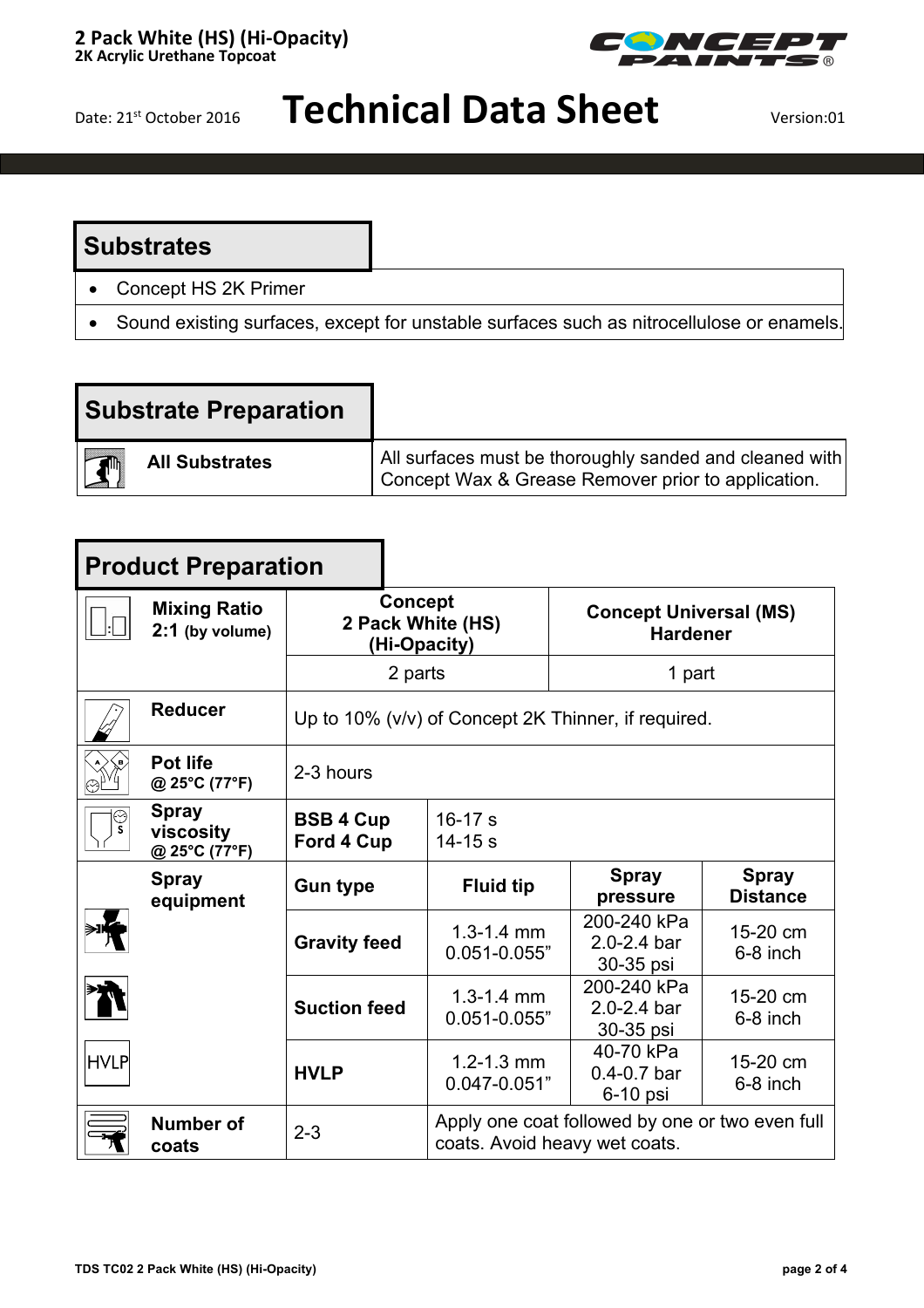

# Date: 21<sup>st</sup> October 2016 **Technical Data Sheet**

| <b>Product Preparation cont</b>                                                                   |                                               |                                                |           |  |
|---------------------------------------------------------------------------------------------------|-----------------------------------------------|------------------------------------------------|-----------|--|
| $\equiv$                                                                                          | <b>DFT</b><br>Recommended                     | $40-50 \mu m$<br>1.6-2.0 mils                  |           |  |
| <b>武室</b>                                                                                         | <b>Flash off time</b><br>@ 25 $°C$ (77 $°F$ ) | 5-10 min between coats                         |           |  |
|                                                                                                   | <b>Drying</b>                                 | <b>Air Dry</b><br>16-24 hours<br>@ 25°C (77°F) |           |  |
|                                                                                                   |                                               | <b>Low Bake</b><br>@ 50°C (122°F)              | 30-40 min |  |
| This data relates only to the material designated herein and does not apply to use in combination |                                               |                                                |           |  |

with any other material or any process. The data is not to be considered as a warranty or quality specification and we assume no liability in connection with its use.

| l Remarks'      |                                                                                                                    |
|-----------------|--------------------------------------------------------------------------------------------------------------------|
| $\mathbf{\Psi}$ | Stir all products thoroughly each time before use.<br>Stir the mixture well after the weigh-out of the components. |
| ∄°F≀°C          | Surface temperature must always be a minimum of 3°C<br>$(5^{\circ}F)$ above dew point.                             |

### **Equipment Cleaning**

Use recommended Concept Paints cleaner

| <b>Dry Film Properties</b> | After 7 days drying,<br>when compared to similar technology products. |
|----------------------------|-----------------------------------------------------------------------|
| Gloss                      | Excellent                                                             |
| <b>Chemical resistance</b> | Excellent                                                             |
| Durability                 | Excellent                                                             |